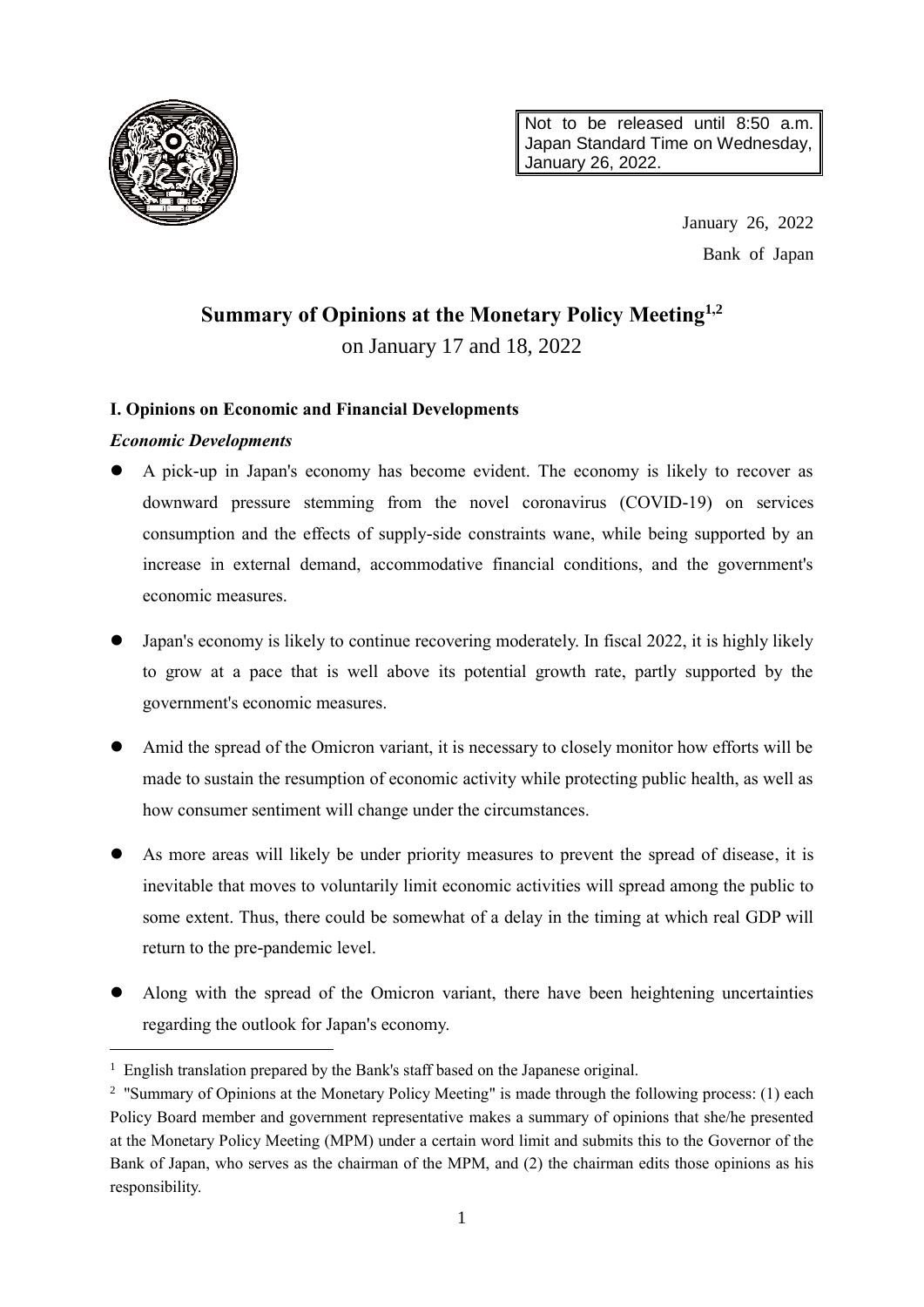Although a pick-up in Japan's economy has become evident, attention needs to be paid to the risk that the spread of COVID-19 in China and the accompanying public health measures taken there will have a negative impact on Japan's economy through downward pressure on external demand and amplification of supply-side constraints.

## *Prices*

- The year-on-year rate of change in the consumer price index (CPI), despite being affected by a reduction in mobile phone charges, has been slightly positive, reflecting price rises of energy and other items. Meanwhile, inflation expectations have risen moderately.
- The year-on-year rate of change in the CPI is likely to increase gradually, albeit with fluctuations, with the output gap improving and cost increases being passed on to consumer prices.
- The year-on-year rate of change in the CPI is expected to exceed 1 percent on the back of an increase in inflationary pressure stemming from both a rise in energy prices and many firms changing their price-setting behavior while taking into account the limitation of business models adopted during past deflationary periods.
- Although changes have been observed in firms' price-setting behavior and inflation expectations, achieving the price stability target by the end of fiscal 2023 is difficult given developments in the output gap and inflation expectations.
- Risks to prices are generally balanced. Regarding firms' price-setting stance, there is a downside risk that firms will absorb cost increases by reducing their margins due to concern over a decline in sales if they raise selling prices. On the other hand, there is an upside risk that firms will accelerate the pass-through of cost increases to selling prices if they consider a recovery in private consumption to be robust against rises in selling prices.
- From April 2022 onward, the year-on-year rate of change in the CPI may momentarily rise to a level close to 2 percent if the effects of the reduction in mobile phone charges dissipate and other factors simultaneously contribute to pushing up the CPI. In such a case, it will become important to analyze what lies behind this inflation and whether it turns out to be sustainable.
- There is a possibility that the year-on-year rate of change in the CPI will reach around 1.5 percent temporarily in the first half of 2022. That said, whether the rate thereafter will come close to the price stability target of 2 percent and stay at that level with the inflation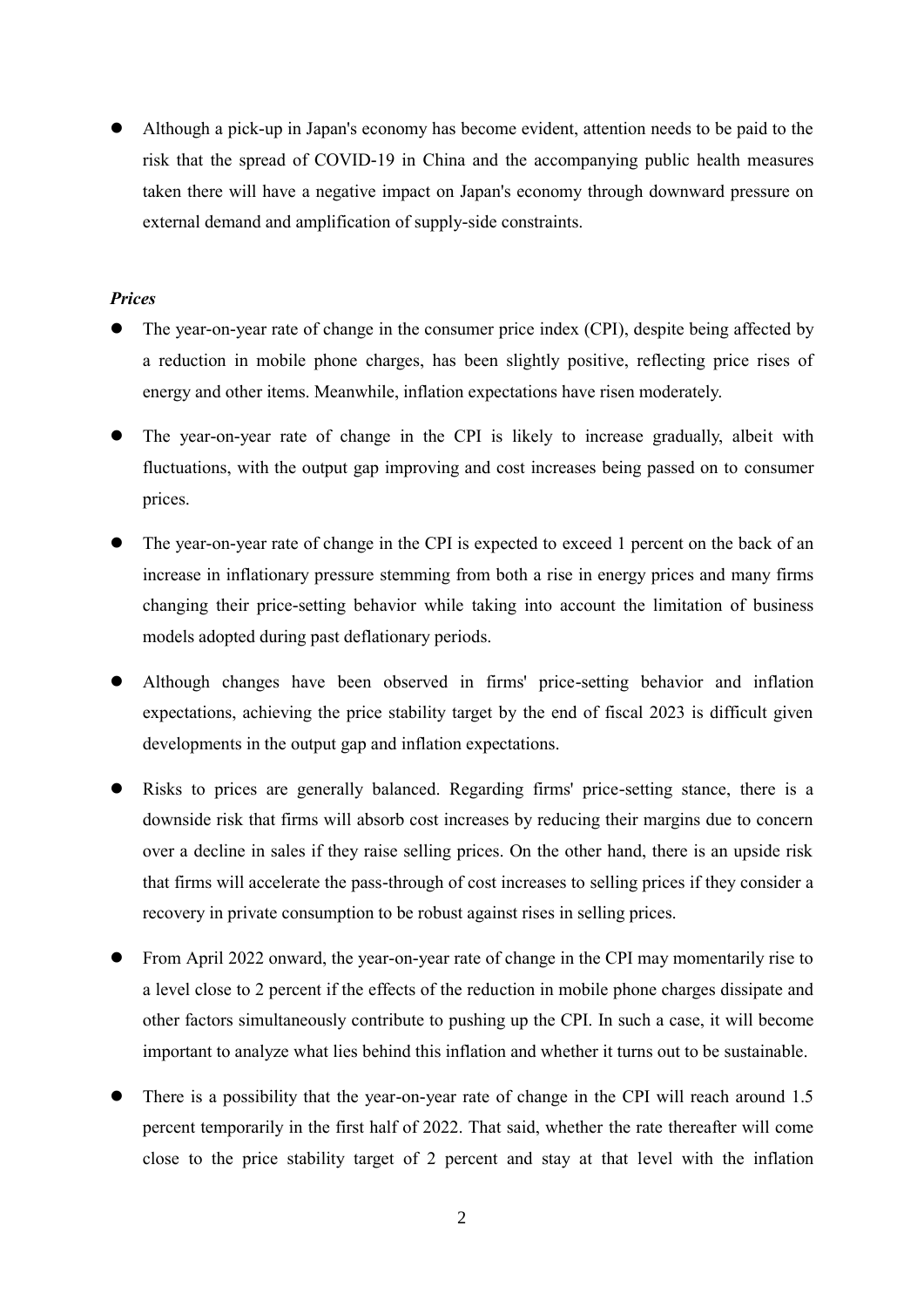momentum being maintained depends on the strength in demand, suggested by developments in wage inflation and medium- to long-term inflation expectations.

- It is important to carefully examine the underlying trend in prices from the viewpoint of whether inflation from the next fiscal year onward will spread to services as well, of which prices are considered to be rigid, and whether it will be sustainable in the sense that it is accompanied by increases in wages and income.
- The key factor in assessing the underlying trend in the CPI is developments in wages. In order for the CPI to increase as a trend, it is necessary that services prices rise along with wage increases.
- The rate of increase in the producer price index (PPI) has remained high, and the increase is expected to be passed on to the CPI, at least to some extent. Given this possible pass-through and various measures taken by the government to encourage wage increases, attention is paid to whether people's medium- to long-term inflation expectations will rise through the adaptive formation mechanism and their tolerance of price rises will improve.
- It is necessary to closely monitor changes in the extent of the pass-through of raw material cost increases and developments in wages and employment, which affect households' tolerance of price rises.
- The current situation of prices should be assessed based on a wide range of indicators, such as those capturing the underlying trend in the CPI, the GDP deflator, and those showing developments in employment and income.
- Wages are less likely to rise in Japan compared with Europe and the United States. However, if the output gap improves and the pass-through of cost increases becomes feasible, wage inflation is expected to increase with the government encouraging firms to raise wages.

#### **II. Opinions on Monetary Policy**

- The rapid spread of the Omicron variant has heightened uncertainties over the outlook for economic activity and prices. In this situation, the Bank should continue to do its utmost to support financing, mainly of firms, and maintain stability in financial markets for the time being. Therefore, it is appropriate for the Bank to maintain the current monetary easing.
- For the time being, the Bank should closely monitor the impact of COVID-19 and not hesitate to take additional easing measures if necessary. It is appropriate for the Bank to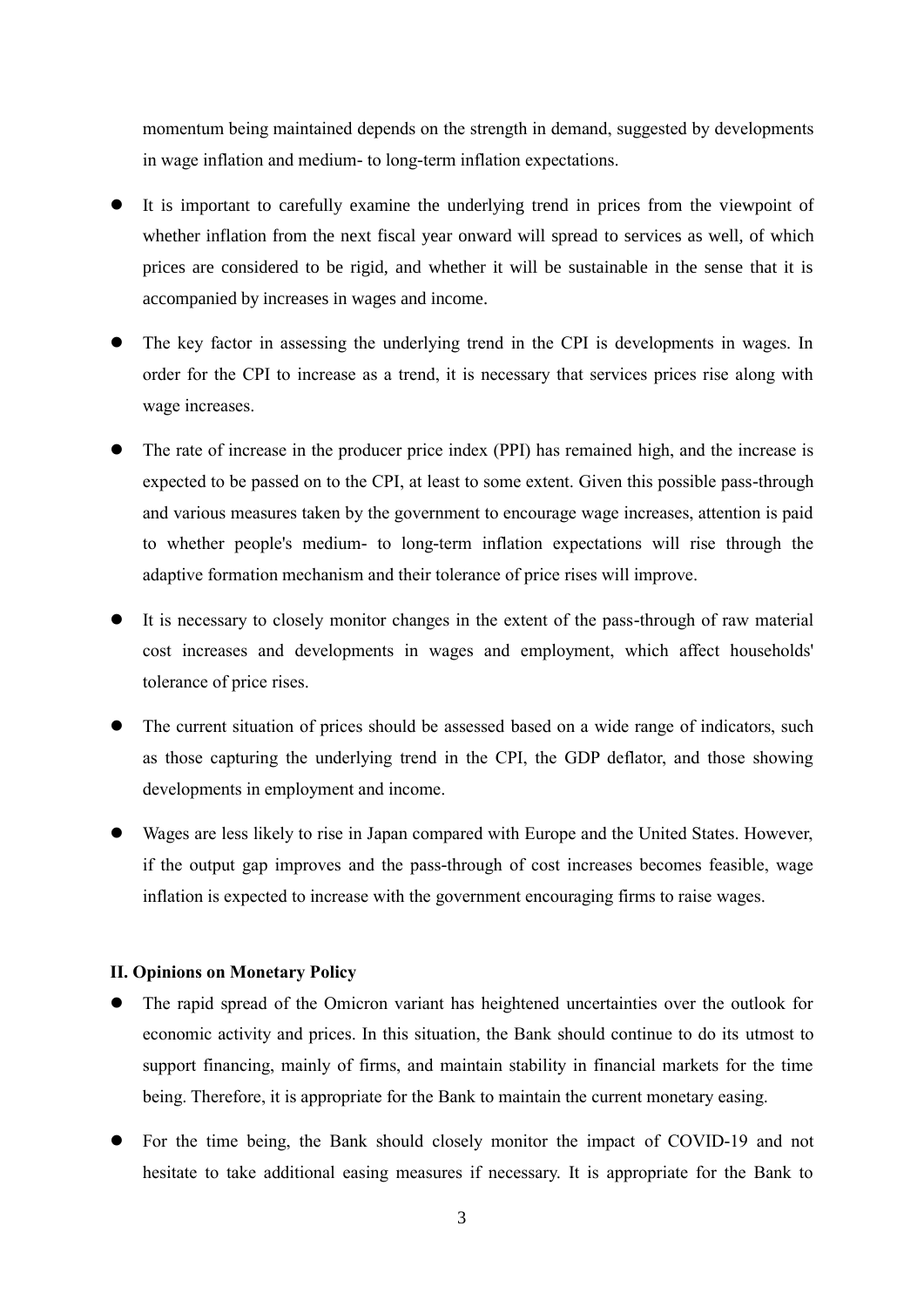maintain the current inflation-overshooting commitment and forward guidance for the policy rates.

- Financial conditions have been accommodative on the whole, although weakness in firms' financial positions has remained in some segments.
- Given, for example, that part of economic activity is still affected by COVID-19, it is necessary to examine the impact of the partial extension decided at the previous MPM of the Special Program to Support Financing in Response to the Novel Coronavirus (COVID-19).
- In order to achieve the price stability target of 2 percent, firms' and households' mindset regarding prices needs to change, and it is therefore important for the Bank to persistently continue with the current monetary policy.
- Medium- to long-term inflation expectations in Japan have not been anchored, in the sense that they react to economic shocks. The most certain way to anchor them with a view to achieving the price stability target is to continue with monetary easing until it is confirmed that observed CPI inflation of 2 percent has taken hold.
- In the conduct of monetary policy, the Bank should strengthen its monetary easing stance with a view to improving the output gap and inflation expectations, and thereby achieve an economic recovery and the price stability target early.
- Since it will still take time to achieve the price stability target of 2 percent in a stable manner, there has been no change in the Bank's basic thinking that it should continue with the current powerful monetary easing. It is important for the Bank to firmly maintain its policy stance and clearly communicate it to the public.
- The Bank will continue with monetary easing until the price stability target is achieved in a stable and sustainable manner. It should communicate this policy intention to the public well to avoid misunderstanding.
- The Bank will continue with monetary easing until CPI inflation meets the 2 percent price stability target in a stable and sustainable manner. The Bank needs to clearly explain this stance to the public, together with its thinking on desirable inflation vis-à-vis developments in Japan's economy.
- Sustainable economic growth, accompanied by an expansion in the flow of funds through a continued increase in firms' investment in tangible and intangible assets, is necessary to